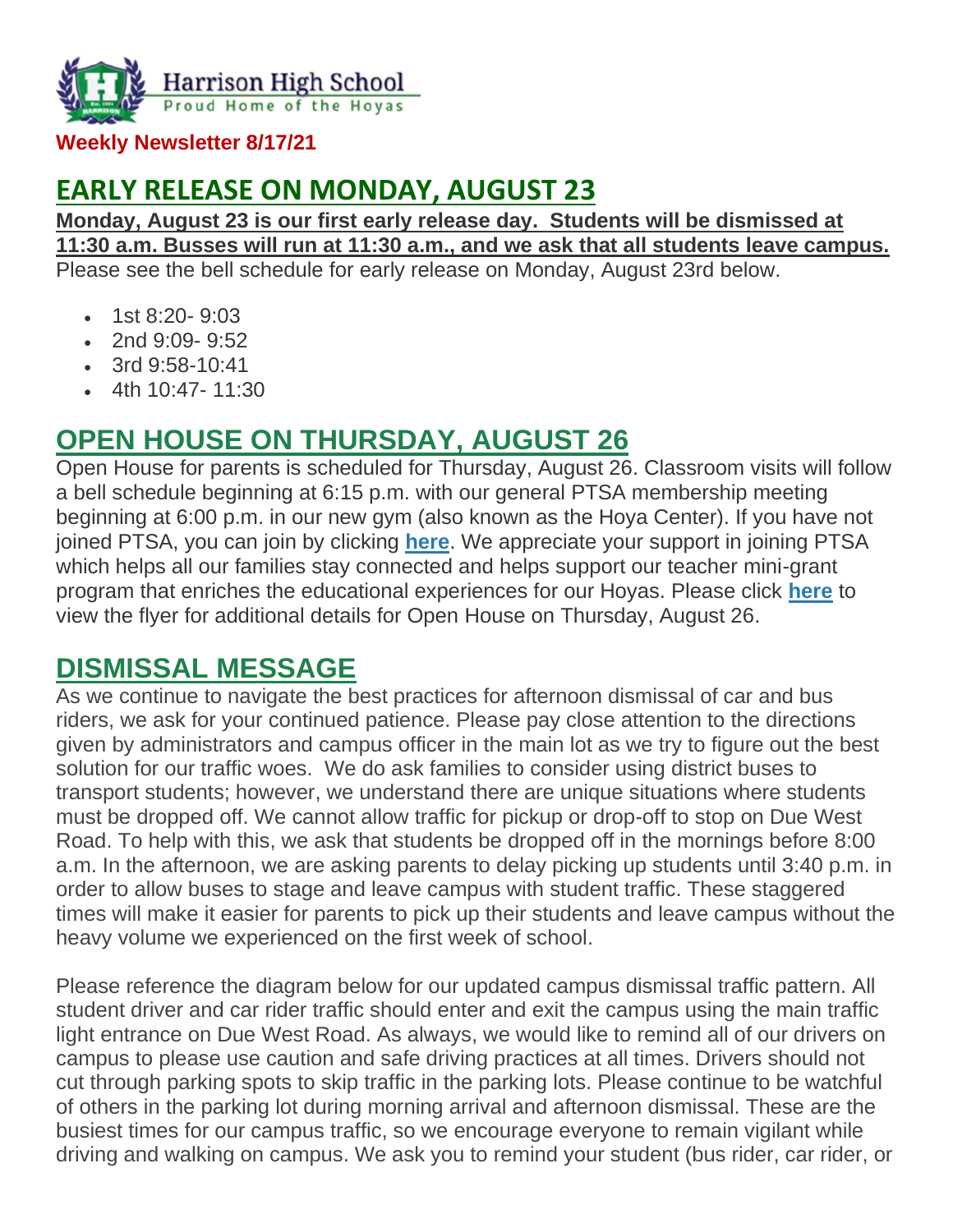student driver) to use sidewalks as much as possible while on campus during these very busy times. We also strongly recommend allowing extra time for arrival to school, especially the first couple of weeks as everyone in our community gets accustomed to back to school traffic. Also, a friendly reminder that rainy mornings and Mondays tend to be more congested. Thank you for your continued support.



# **SAFETY CHECK**

Today at Harrison, the Cobb County School District Police Drug Dog and her handler were on campus. Once in the building, classrooms were randomly selected and students were asked to stand in the hall with their teacher while the dog sniffed the bags and jackets left behind. The dog is trained to "alert" to any item that smells of drugs or drug residue. We also do routine checks in our parking lot. This practice is common among all high schools and is just one of the procedures we have in place to keep our campus as safe as possible. Any student who is found to be in possession of or under the influence of alcohol or illegal drugs faces a mandatory minimum suspension of at least ten days up to the maximum suspension which is expulsion for a specified period of time. There are criminal charges associated with this policy violation as well. We are never anticipating any problems, and we are always proud of our Hoyas! Thank you for your continued support.

# **MESSAGE FROM THE SCHOOL NURSE, MRS. KEELY**

If your student is not feeling well and is having any illness symptoms, please keep your student home until he or she is feeling well. Examples of these symptoms include congestion, sore throat, coughing, nausea, vomiting, diarrhea, draining eyes, and/or headache. There are other illnesses present in our community that are not related to COVID; however, the symptoms are all similar. The safest practice is to stay home if you are sick. Please remind your student to continue to practice good hygiene habits, such as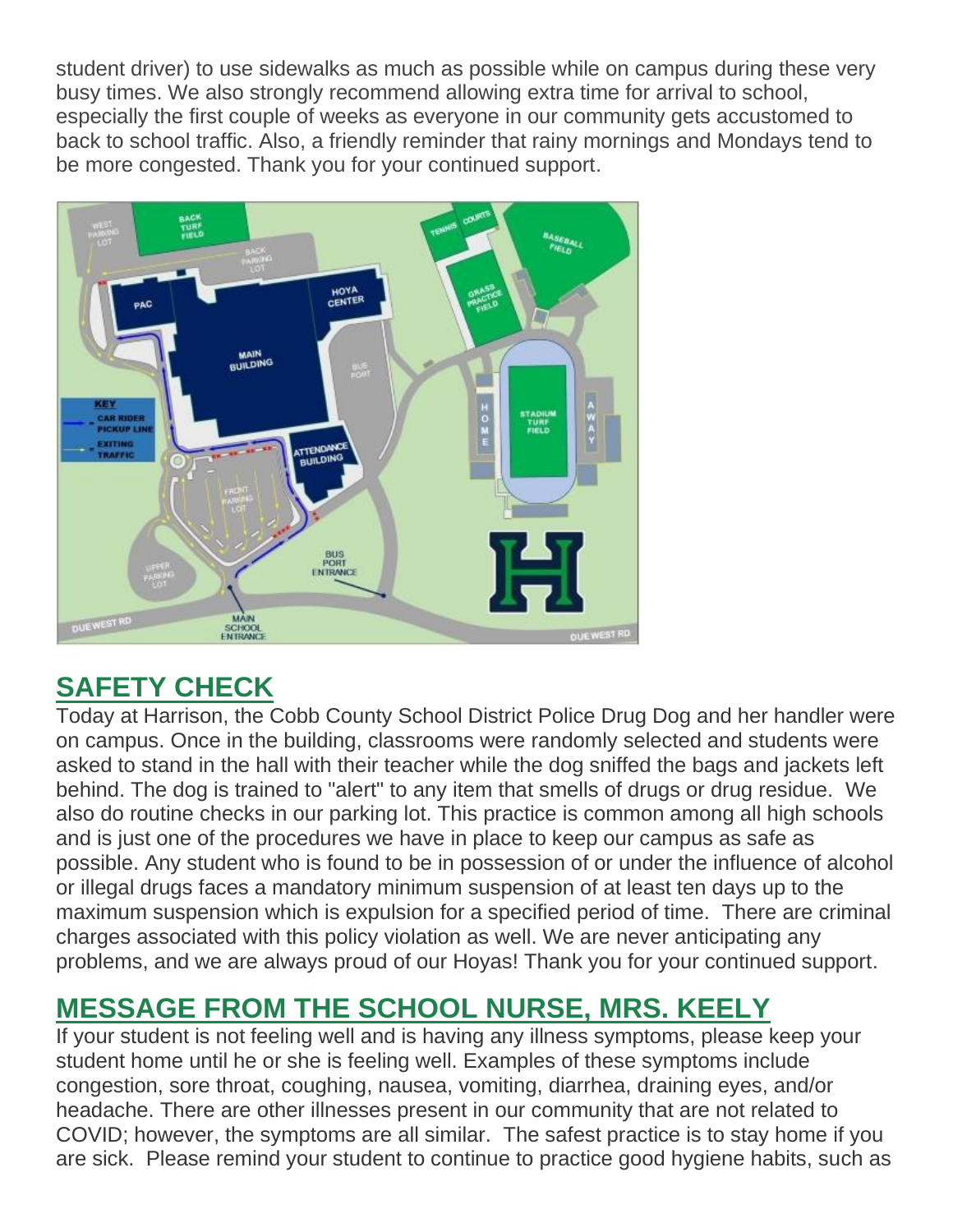hand washing and using our school's hand sanitizer stations, as well as social distancing when possible. I encourage each student to keep a personal care pack in his or her backpack with items like Kleenex, band aids, a small bottle of hand sanitizer, extra masks, feminine hygiene products, snacks, water bottles, Clorox wipes for desk, etc… This will assist in keeping healthy students out of the clinic where they may be exposed to someone who is ill.

# **HARRISON FOUNDATION**

Please consider donating to Harrison High School Foundation. Just click the link below to our donation page. Thank you for your support! Your generous donations have made all of the wonderful updates to our Learning Commons possible. We look forward to bringing even more enhancements and opportunities to our Hoyas! **[Donate Here.](http://url503.cobbk12.org/ls/click?upn=Q-2BKaVIKfS2AqG1NntRWXIuucmBLXHt0VTW51eWbEyXA9vECQY59-2B780kb-2FbreNPOEKe8lsI4uWP1Ku4nVNI6n9ZM-2Bf6t8k2Mf60kGEl-2BbB6n-2Bcw5TNbA1LOGstYOS0LuCZVTkfICdBZjtkBUUiJMf5XkmYZMQKWt7xXjslumnkcAJMCLQEclgUwqjiYMyN3-2FRHHaTAekXZpbW4gR3l4eo1kFOLd-2FxeBPLFOQz6H8viVWYuSSTnSg2Ujd1KIxs4frbqRWBdvhKUjNFTzHnuuVXtpUBgfMaZFGc1HrcbaqeORqBPRhDAxwktdpUOMlxk-2B9CEMU-2BK6J3OoueRbBluxh-2BIlHnXLF5fvUM3GJ-2B6UQR9YCPwImSqabB7d9HLmQlBJuhghhHAD1N7m8BEd0mmaTzHrDE6rG4vlXbE-2B32Fd-2B2bHRByO3-2Bp-2B3Q1PjoiD8h3qubaJQdI-2BhGjgkumhEEycAPQ-3D-3Dkloj_W-2BfLYUoUwwI1tuGClKRhhPOSepcZIFoXnUIMjiA717kQ1i13BNQTwwJ9cl-2BWArXrjMDzmdYDAz26vF1M-2BNMQlmuA1ej7Q-2BOJeCFpa-2Bfz6gIRNck8sTkDNsQSKyG0Aeqe9esgo4ECjPMl9TMP37yW-2BCiuLUlLrjsn-2B1AYupp8uvom3ru9IJkm6DVxJWTsWoqvTGhNWsz8O3NOjuM0zydEVBv-2FQZAYZPbsvm6xRF4ULRTQW9HLgdAv6d5ZRhcP5oJlciAl3A-2FkALcFpKffD4mQ2A-3D-3D)**

Don't forget to wish your student a Happy Birthday on our Birthday Marquee! **[Birthday](http://url503.cobbk12.org/ls/click?upn=Q-2BKaVIKfS2AqG1NntRWXIuucmBLXHt0VTW51eWbEyXA9vECQY59-2B780kb-2FbreNPOEKe8lsI4uWP1Ku4nVNI6n9ZM-2Bf6t8k2Mf60kGEl-2BbB6n-2Bcw5TNbA1LOGstYOS0LuCZVTkfICdBZjtkBUUiJMf5XkmYZMQKWt7xXjslumnkcAJMCLQEclgUwqjiYMyN3-2FRHHaTAekXZpbW4gR3l4eo1kFOLd-2FxeBPLFOQz6H8viVWYuSSTnSg2Ujd1KIxs4frbqRWBdvhKUjNFTzHnuuVXtpUBgfMaZFGc1HrcbaqeORqBPRhDAxwktdpUOMlxk-2B9CEMU-2BK6J3OoueRbBluxh-2BIlHnXLF5fvUM3GJ-2B6UQR9YCPwImSqabB7d9HLmQlBJuhghhHAD1N7m8BEd0mmaTzHrDE6rG4vlXbE-2B32Fd-2B2bHRByO3-2Bp-2B3Q1PjoiD8h3qubaJQdI-2BhGjgkumhEEycAPQ-3D-3Dj7PZ_W-2BfLYUoUwwI1tuGClKRhhPOSepcZIFoXnUIMjiA717kQ1i13BNQTwwJ9cl-2BWArXrjMDzmdYDAz26vF1M-2BNMQlmuA1ej7Q-2BOJeCFpa-2Bfz6gIRNck8sTkDNsQSKyG0AeqeNbf2JLSvy2AobQ5s3XxjMK3yYtZDg12QYuqeHGMNHoO2OXCFVE5x1xDiPmvzaw7VVaj4WukQBqbQTArsDmmFBB-2FpoYj5Q2PLFLw4Hu3OdcLQuONSPlQXwUdIlLD-2BTeFhHy0Gd-2Ba4fxZUF-2BuNpXuU5Q-3D-3D)  [Marquee Form](http://url503.cobbk12.org/ls/click?upn=Q-2BKaVIKfS2AqG1NntRWXIuucmBLXHt0VTW51eWbEyXA9vECQY59-2B780kb-2FbreNPOEKe8lsI4uWP1Ku4nVNI6n9ZM-2Bf6t8k2Mf60kGEl-2BbB6n-2Bcw5TNbA1LOGstYOS0LuCZVTkfICdBZjtkBUUiJMf5XkmYZMQKWt7xXjslumnkcAJMCLQEclgUwqjiYMyN3-2FRHHaTAekXZpbW4gR3l4eo1kFOLd-2FxeBPLFOQz6H8viVWYuSSTnSg2Ujd1KIxs4frbqRWBdvhKUjNFTzHnuuVXtpUBgfMaZFGc1HrcbaqeORqBPRhDAxwktdpUOMlxk-2B9CEMU-2BK6J3OoueRbBluxh-2BIlHnXLF5fvUM3GJ-2B6UQR9YCPwImSqabB7d9HLmQlBJuhghhHAD1N7m8BEd0mmaTzHrDE6rG4vlXbE-2B32Fd-2B2bHRByO3-2Bp-2B3Q1PjoiD8h3qubaJQdI-2BhGjgkumhEEycAPQ-3D-3Dj7PZ_W-2BfLYUoUwwI1tuGClKRhhPOSepcZIFoXnUIMjiA717kQ1i13BNQTwwJ9cl-2BWArXrjMDzmdYDAz26vF1M-2BNMQlmuA1ej7Q-2BOJeCFpa-2Bfz6gIRNck8sTkDNsQSKyG0AeqeNbf2JLSvy2AobQ5s3XxjMK3yYtZDg12QYuqeHGMNHoO2OXCFVE5x1xDiPmvzaw7VVaj4WukQBqbQTArsDmmFBB-2FpoYj5Q2PLFLw4Hu3OdcLQuONSPlQXwUdIlLD-2BTeFhHy0Gd-2Ba4fxZUF-2BuNpXuU5Q-3D-3D)**



### **MESSAGE FROM PTSA**

Open House is a long day for our Harrison Teachers and Staff. To help ease the burden, the PTSA Hospitality Team is coordinating a grab and go salad bar for them to enjoy between when school lets out and Open House begins. In order for it to be a success, we need the help of Hoya Nation! Please use the Sign Up Genius link to see what is needed and donate! Thank you!

**[Volunteers 2021-2022: PTSA Open House Teacher Salad Bar \(signupgenius.com\)](http://url503.cobbk12.org/ls/click?upn=Q-2BKaVIKfS2AqG1NntRWXIqe3VLrAF6HtQZXW1Eop37-2BHD1-2FJeBI8RcsNCzxppcBz0DlAzN5HVHa4jFBsYhEq-2FTtx4F3uDw8i0Et4Ko14jOyvmI1H-2BAf5gG-2FKDqhzv-2BKLCWwno-2FakN55PshkPrF06wmC6mPfS2hi0Z5h9WmRcCXgIFHoxpCOEooHH7Z8QQLNVKU42G5ZzZVDodx3cLm3CsfKxNRSV2GM-2BCyB6aSn2YGBq01T3uwBTo5MgH2nBr9uRjgO-2Bc8diElvbkGgj-2B-2BPB4Nk-2BY-2FEyRVqf4aJFEY-2Fi82hCRX-2BWznhkmqXU5ErOGJQGnwBVxhtXEDv7spSenGS4NDBensm4Gm5aohCgcbSg8hDmDT-2Fzel0zoDJ7DIo4nAjBYgesQ-2BNiR1uWfHPRfmM-2FA76ZHgW882t4O8mpCaZD7bdJqkB1loy3nLMTpyOx9cq47oLx5YgH26PJvMYVuAWyXzsbEXeQBv3LJkIDGRonBvsaO-2BDuatIxwNmh6D2TZSvI-2B5zEIWP9nGzRIKS38CeoGG9DmWkiVIjBOlyQ8GAfVCMXAse5nYoXG0kpjgewACNYp9c4lye-2Fjr5f9Xc8X-2FdYEQ-3D-3D2g3M_W-2BfLYUoUwwI1tuGClKRhhPOSepcZIFoXnUIMjiA717kQ1i13BNQTwwJ9cl-2BWArXrjMDzmdYDAz26vF1M-2BNMQlmuA1ej7Q-2BOJeCFpa-2Bfz6gIRNck8sTkDNsQSKyG0Aeqeav8TOw2u11EJnMSKFsDmxGT2D37p-2BptlXA6cXymp99-2Bu41cnrEhD4-2B0RmV-2BnicdwYQcMzTD5rqLA7IGy0L9702WCoq6eLZa12bGsqYhgc5RdxSHq6yvj4mPI04HiII6xOv4VovWHQcx3VcCV4bhDAA-3D-3D)**

## **HOYA BLOCK**

Hoya Block will begin on Tuesday, August 24, 2021. Please have your student check their StudentView account starting on Friday, 8/20/21. If your student has an issue with their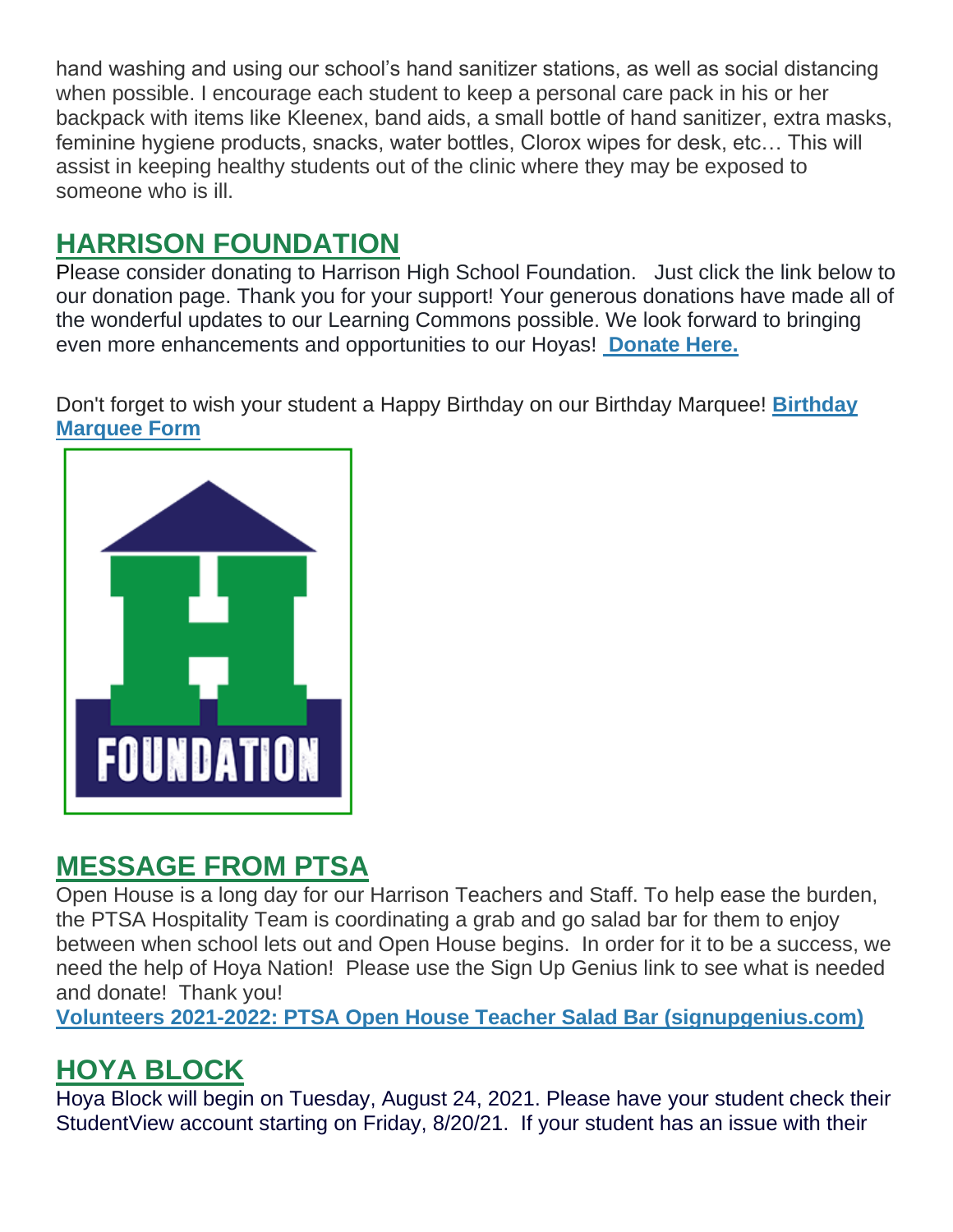Hoya Block please have them stop by any of our offices or the learning commons to submit a Hoya Block change form.

### **PSAT**

Juniors mark your calendar to sign up for the PSAT by September 10th!



## **SENIOR DUES**

Senior Dues must be paid by September 3rd to receive your Senior Hoya Pride t-shirt, AND the other Senior T-shirts this year. There will be no extra shirts ordered, so please get your dues paid through My Payments Plus ASAP.

Senior dues are \$80 and pay for multiple t-shirts, senior week activities, Senior Summit, and Naviance fees.

Seniors – make sure you join the Class of 2022 Remind – text @hhshoyas22 to 81010. Please use your first and last name when requesting access. The senior class remind will be one of the primary modes of communication for the class of 2022, so join now!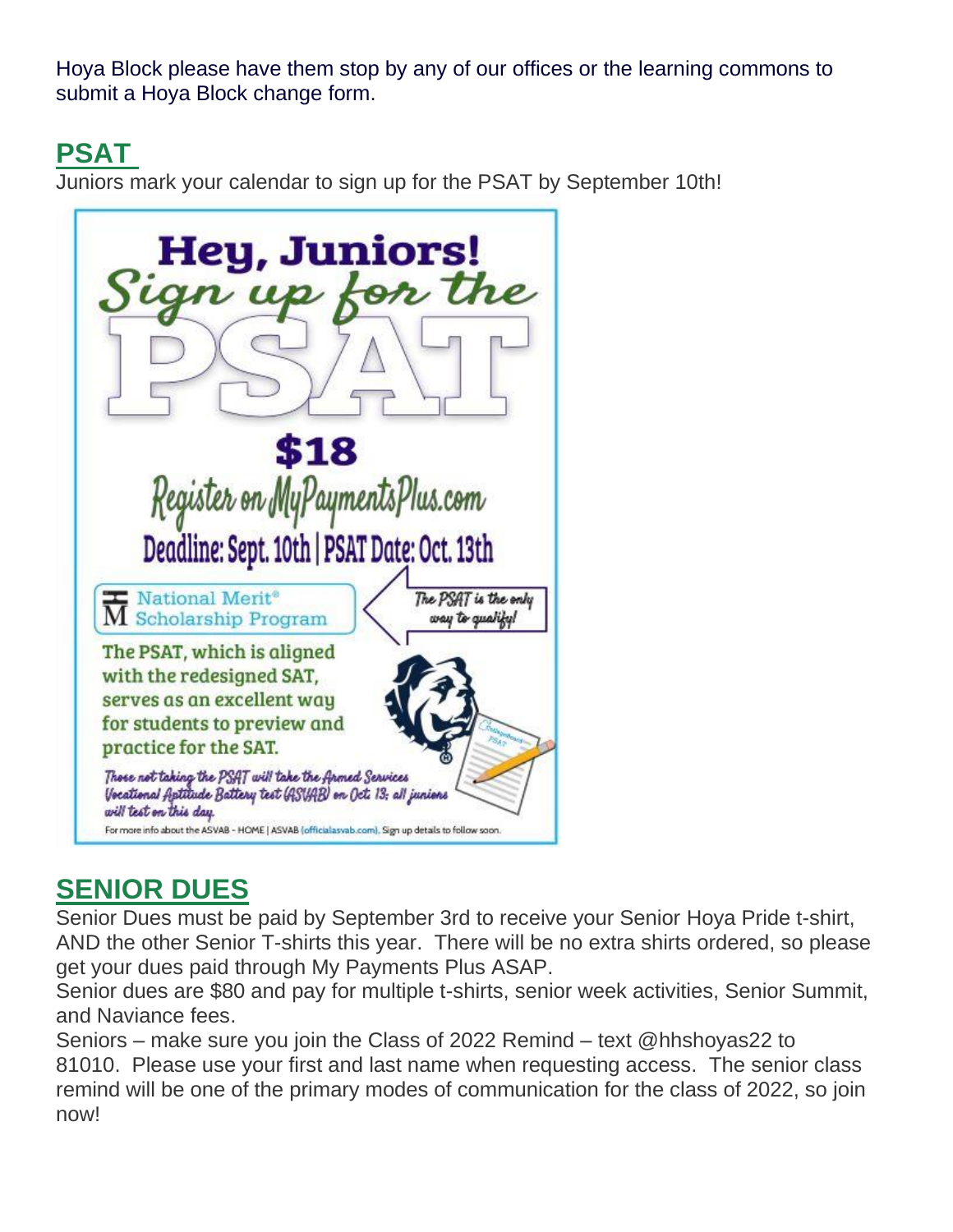

### Sign up for important updates from Dr. Osborne.

Get information for Harrison High School right on your phone-not on handouts.



Den't have a mobile phone? Go to mid othirshown 22 on a desidap computer to sign up for email natifications.

## **SENIOR MESSAGE**

Seniors all graduation orders are due by December 1st. Please click **[here](http://url503.cobbk12.org/ls/click?upn=oq5wnnHoD1NAxpT8rNAGXO9pgQjsMrFEdSeXOUfDN1S9pbwfVav-2Fwcqh9gKsbZ62KgvIeDQn0ZGAwcWbaJXdBcyho3FBGR28pXTVzbk67cA-3D4Hft_W-2BfLYUoUwwI1tuGClKRhhPOSepcZIFoXnUIMjiA717kQ1i13BNQTwwJ9cl-2BWArXrjMDzmdYDAz26vF1M-2BNMQlmuA1ej7Q-2BOJeCFpa-2Bfz6gIRNck8sTkDNsQSKyG0AeqeVoIPhTDmzBDbTFNu-2BObgUbgdF2qI3er62vcFCVYIvAYkbIrbkWkwcxrhI8IUmUZxrgpiPkHlGF5jGTK4UpxtB6U66XlkkeO0MGVK1eb0BsXYCyTKII6IaeqY7iNwP98scGMleCHjHYiM-2Fb-2Ffdvjxiw-3D-3D)** for more information on purchasing caps/gowns, graduation announcements, and senior memorabilia. All graduating seniors participating in commencement MUST purchase a cap and gown.

## **PICTURE DAY**

Freshmen and sophomores will have yearbook pictures taken tomorrow, Wednesday the 18th. You will receive a pass today in homeroom for your designated time slot. Junior pictures will take place this Thursday. You will receive picture passes tomorrow.

### **SCHOOL SOCIAL WORKER**

Who is my School Social Worker?

My name is Alicia Hayworth and I am the school social worker at Harrison High School, Lost Mountain Middle School, and Ford Elementary School. This is my 21st year in the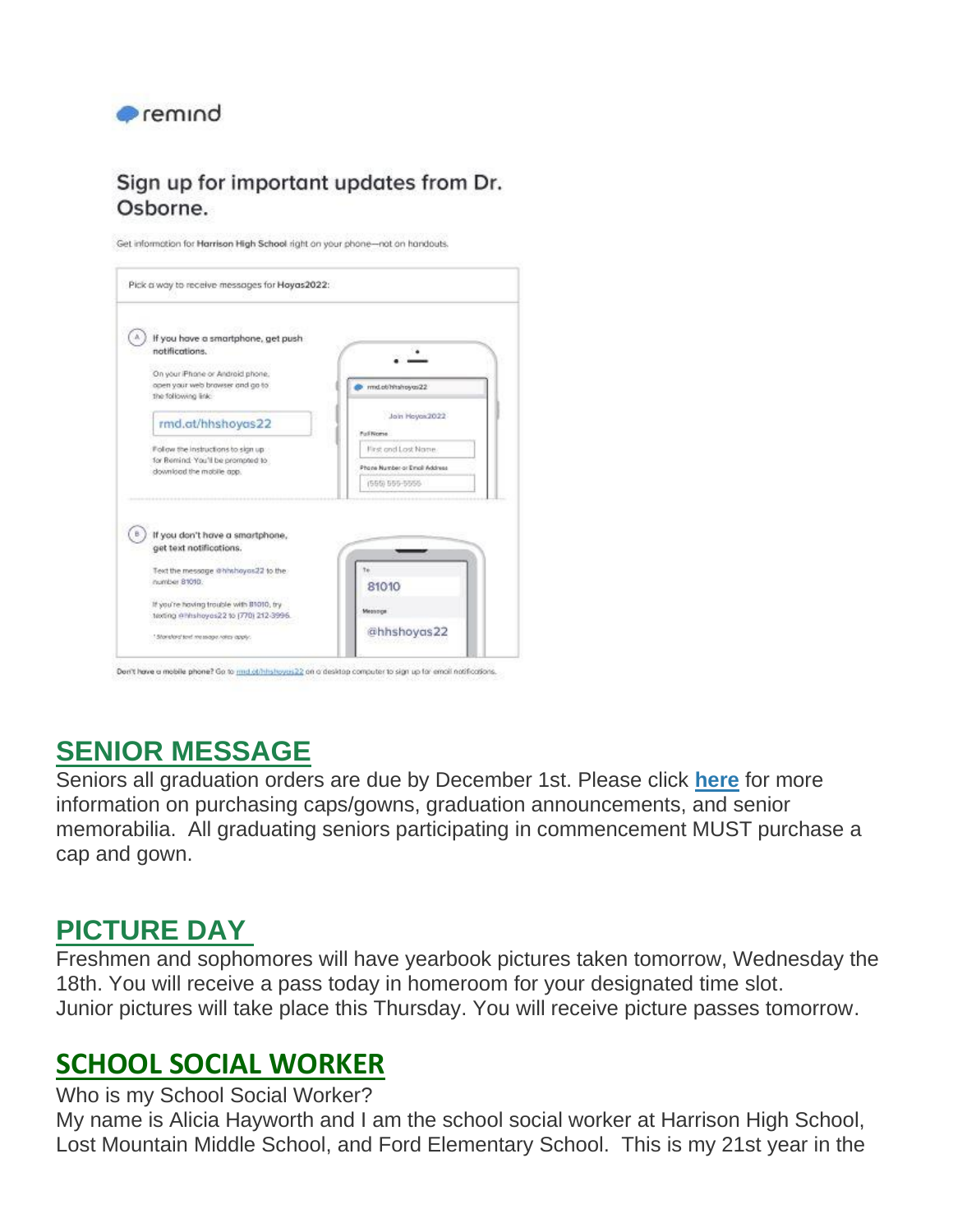district and my 6th year serving Harrison. I graduated from the University of Georgia with degrees in Bachelor and Master of Social Work.

What does my School Social Worker do?

Counsels students individually and in groups connects families to resources within the community, provides support during crisis, advocates for students and families by working collaboratively to remove barriers that are preventing school success.

How can I get connected to resources in the community?

Visit our Family Resources Database at **[Cobb County School Social Work Family](http://url503.cobbk12.org/ls/click?upn=oq5wnnHoD1NAxpT8rNAGXLeSSs2oqQ-2BhsGA3S2Aoidmz-2B7OaFU58f0-2FcZrjxUI5SW89VV8ofs0TP7-2B1A8wnqe2QvR3ML4g-2BXI0ayos9h9WorzM0rs6Pue2qpLXJ-2BY7wlb3m7_W-2BfLYUoUwwI1tuGClKRhhPOSepcZIFoXnUIMjiA717kQ1i13BNQTwwJ9cl-2BWArXrjMDzmdYDAz26vF1M-2BNMQlmuA1ej7Q-2BOJeCFpa-2Bfz6gIRNck8sTkDNsQSKyG0AeqeYcWPXloLRzD-2B2hBhVvCvGNKhYqqgc72kqVHU1E5vphjgyXtz2YJmX-2FzkF0Vq-2ByB7EgTgMjHPRmoKaDcAwuoudMbdbnvDisfVIlOCwJZsSXEOe7Ps0UvMBp-2BnCDZxkhAMj9sZBCVoqRXl9OG6SbIWSw-3D-3D)  [Resources \(cobbk12.org\)](http://url503.cobbk12.org/ls/click?upn=oq5wnnHoD1NAxpT8rNAGXLeSSs2oqQ-2BhsGA3S2Aoidmz-2B7OaFU58f0-2FcZrjxUI5SW89VV8ofs0TP7-2B1A8wnqe2QvR3ML4g-2BXI0ayos9h9WorzM0rs6Pue2qpLXJ-2BY7wlb3m7_W-2BfLYUoUwwI1tuGClKRhhPOSepcZIFoXnUIMjiA717kQ1i13BNQTwwJ9cl-2BWArXrjMDzmdYDAz26vF1M-2BNMQlmuA1ej7Q-2BOJeCFpa-2Bfz6gIRNck8sTkDNsQSKyG0AeqeYcWPXloLRzD-2B2hBhVvCvGNKhYqqgc72kqVHU1E5vphjgyXtz2YJmX-2FzkF0Vq-2ByB7EgTgMjHPRmoKaDcAwuoudMbdbnvDisfVIlOCwJZsSXEOe7Ps0UvMBp-2BnCDZxkhAMj9sZBCVoqRXl9OG6SbIWSw-3D-3D)**

### **CAFETERIA NEWS**

Please check the Food and Nutrition Services website frequently for updated information on Paying for Meals, Menus, Allergy & Special Nutrition Needs, Wellness Information, and Employment Opportunities.

**[https://www.cobbk12.org/foodservices/page/45098/paying-for-meals](http://url503.cobbk12.org/ls/click?upn=oq5wnnHoD1NAxpT8rNAGXIgEcF6cFUXUYIe-2B8AO3LVyx4t4OJsNWVhu0iEI2j90fBOcAAqhr4f3pHktzPZuYg83p0mcu7zlRbWoKDhAG9jg-3DzjNK_W-2BfLYUoUwwI1tuGClKRhhPOSepcZIFoXnUIMjiA717kQ1i13BNQTwwJ9cl-2BWArXrjMDzmdYDAz26vF1M-2BNMQlmuA1ej7Q-2BOJeCFpa-2Bfz6gIRNck8sTkDNsQSKyG0AeqeNfge8V7kKcTE65-2BnyI-2BtPtJ9punV9uAudNApAY3awBs6Tn0D4ZUf86lTXreLQN9txm0j-2F-2F7dG9nxOsRTxqN9zOYObpSTGCZUtNocy35UJ-2BaaaUy41m4mPcqeYXAhBMzARds-2BgJba7tgd6LGOpqeRAg-3D-3D)**

## **COUNSELING NEWS**

#### **COUNSELING CALENDAR**

Please check the Counseling Calendar frequently for important dates, including Virtual Parent and Student Q&A sessions, Virtual College Visit information, and much more! Click here, **[Harrison Counseling Calendar,](http://url503.cobbk12.org/ls/click?upn=G8An3K6JlHsR8QtKBFuzdoB1znjZkDc3Km2Sgf1PHVpycz16KMZXgXgxh3dcC-2FS8NJmdhIjRhMEVOdXvIran0PoO612nc8dPRxDRKmrySvOyPaCPkwQVxnm5P9WY4kGuByjjBLs9jX8AnVcQz2F0xdPJWUq-2BTqmbYJsClRyFwEgRo9BS-2BibqsB2DQhPPMblVQQmQ_W-2BfLYUoUwwI1tuGClKRhhPOSepcZIFoXnUIMjiA717kQ1i13BNQTwwJ9cl-2BWArXrjMDzmdYDAz26vF1M-2BNMQlmuA1ej7Q-2BOJeCFpa-2Bfz6gIRNck8sTkDNsQSKyG0AeqeHBSBb7Z1BKKCTs5mPYat4GzAwLNrx2SrCOI6Tn0pP0agiBWbJ2ZE68B41W8K1h5D9eMZmqt7jaN3ROfYdirR3KZbfNa1jmdzA9XQZUjemBEm3lMdPjBOM58KqUIsjpS5-2B1mJFYj4a7zXAp5fxqT0Tw-3D-3D)** or go to the Counseling page on **[www.harrisonhigh.org](http://url503.cobbk12.org/ls/click?upn=oq5wnnHoD1NAxpT8rNAGXO9pgQjsMrFEdSeXOUfDN1SmFc2KsGzpApGt0h4W-2BnTi3qOMFT0pAhpU4g9jzi2oghIA-2BD5qxCmArcny4yPncCY-3DdbdP_W-2BfLYUoUwwI1tuGClKRhhPOSepcZIFoXnUIMjiA717kQ1i13BNQTwwJ9cl-2BWArXrjMDzmdYDAz26vF1M-2BNMQlmuA1ej7Q-2BOJeCFpa-2Bfz6gIRNck8sTkDNsQSKyG0Aeqe-2B9LqRq5-2F6eyzntv4Sb9zCNPKKzsCrpVQ24uk34i9jlp6z7j5AqWo7KAC84hUh-2FFKHVUb9CH17CqpyZbG4U-2FHlnE13qdBQWnHPHltOmJW2RsFjM6XhP-2BV7Ins9wVsnmEV2pFaKIQckcwTnJSZNvAWxg-3D-3D)**.

#### **CLASS NEWSLETTERS**

Students may now sign up for a monthly newsletter with specific information just for their year! See below to register or see your newsletter:

Freshman Class of 2025 **[Register Here](http://url503.cobbk12.org/ls/click?upn=rfjFiJL3jF6tL7pUtbS6p6Gs-2BZXv32PNrjNR-2B6hj3gNFf-2BUZsNji6L7KRr9mjfBhqDPhQUW0eG0Gzln-2F1r8L8JS4t4E9l4p-2FxR-2F4htJ7GCdVPScPkMyWS8MlrLjTEheFmBW9w3COaMd9FC1zcNYoMPZFvdQ1LRWPcLCOMbKupfdB-2FXkrOPELxoqgzkzu-2BhkDSFIYqNjhH9pZ2DVDdvSLwuYJsa-2B-2B0q7AO5BQH92pbbOQQop0F3jgzG97-2FS3FXFuxd48jnQgd5Oy3b-2BlsGko8zhBQqDME0TgyKRqSzhtftSGlyshCffKz9ia-2BFQDZTEGWD7I6i6yt-2FsGB5UkbdfQ3M-2BVTz-2Fb-2FWLh1yZ08e5GIihsmtHTfSgIm5HdcEHzZy0xOWNVYlaAHQZvYa9ZRe1g7pDhnMFNl1xsdJvpIKZW1mASdqxBCJSoJaXzg5Cxh7hqbb-2FQZbjke9Dw3kAvq-2BIkfr0mOuxPjlrcI9d9EdOBpko7JX9JLVO7C2v5WF-2FvKwVF4TlsRxysdwLpSeNlokEfLC4MutkSbxo1srw-2FYsh3jDo0-3DEaaB_W-2BfLYUoUwwI1tuGClKRhhPOSepcZIFoXnUIMjiA717kQ1i13BNQTwwJ9cl-2BWArXrjMDzmdYDAz26vF1M-2BNMQlmuA1ej7Q-2BOJeCFpa-2Bfz6gIRNck8sTkDNsQSKyG0AeqeeE1tDHi6odWQgVfhVBZDusKGbNIXBSFdfB7Fhnhg-2BRQiOzD2yp5WLsvNwCjIjW-2FjQJtotwDQhTFZtFI1OqAIzAVB7kRmRy7ogvmaEuwJ18emilQDrjlMz3W6GWX1wp7uCZtddZks03pvusZ3dB5Tkg-3D-3D)** Sophomore Class of 2024 **[Register Here](http://url503.cobbk12.org/ls/click?upn=HU5K2q0Fz5ADTGboxPzOzV-2FXL0qE7BYVJk79MoYchrauedMvYHudRAftRA00KPmFHZOLKRfgjsRXY-2BcHASSl312-2FI8XajR6tsunOTcP2YhE-3DpvJx_W-2BfLYUoUwwI1tuGClKRhhPOSepcZIFoXnUIMjiA717kQ1i13BNQTwwJ9cl-2BWArXrjMDzmdYDAz26vF1M-2BNMQlmuA1ej7Q-2BOJeCFpa-2Bfz6gIRNck8sTkDNsQSKyG0AeqeWRqNqvKl7De6-2FuaZD23VZDzuIpHndsrX91agerImbLUHS7bNXxoHH9G2YGmhUL62zUtkmvs7QAxj2Y2r6nu8EJP-2B87d1Vpt8itxucv3G0U2BrvoK-2FfIwaRnyI3pzAwEWSt5fIRaIilTx30WpYXU-2Big-3D-3D)** Junior Class of 2023 **[Register Here](http://url503.cobbk12.org/ls/click?upn=HU5K2q0Fz5ADTGboxPzOzc-2FmDrLeRPv-2F5f6cytuJSxI0trpBiz9UDAwo-2Bcb69f-2BotMmx4AwlG5hn6eMqzvsNDsYVvUofQRcF3tP7lqOzjVNqfGZzo2pBbv9178J2dZt2supnlVwvxbV-2B2CZdWNWDsw-3D-3DzHEI_W-2BfLYUoUwwI1tuGClKRhhPOSepcZIFoXnUIMjiA717kQ1i13BNQTwwJ9cl-2BWArXrjMDzmdYDAz26vF1M-2BNMQlmuA1ej7Q-2BOJeCFpa-2Bfz6gIRNck8sTkDNsQSKyG0AeqeD-2FdpBPrD-2B5saZ0h5cDQdtkohA45jmcOOJxGJhJ-2BmVe0-2Fzs4BX5rBmsqhdoYK5-2B5O4AM7-2BrXbfWnKBo1mRhxwh7d8ZH6pgbsiuPCXBEu-2Beeg5hEGxvscPXCfz8xkrj-2Fvv3yYbRe4cQSOGIXLZGnBPNA-3D-3D)** Senior Class of 2022 **[Register Here](http://url503.cobbk12.org/ls/click?upn=Lr5Kj85exJaDj793QUoDMxoBFqYG9jsvxI4LoJlDFzMhUCpXbnVhhqIbIvVR7eDkW2lzE7udnvgKuQAcOzbNvqwOcyAOegilze8a86prJ3dDt6tBPLENBJTdrQCUrueLZgINQSeok4wIPB8t7DObpshp395kKSQ2QJBawc2T6bK-2FQpKcY6cz3X5556wmPmprRxaq_W-2BfLYUoUwwI1tuGClKRhhPOSepcZIFoXnUIMjiA717kQ1i13BNQTwwJ9cl-2BWArXrjMDzmdYDAz26vF1M-2BNMQlmuA1ej7Q-2BOJeCFpa-2Bfz6gIRNck8sTkDNsQSKyG0AeqewG98cOwpTMMGa9WQ6neVTD3PcilrL46USSu6bwADSQpEy5dHURyeDsk80G08a4GRM84eri0lkvXHR3mVvqVrsj5ksvZOLcmlIKhHp58y81UMYlrXAxGGhZfm7pCpqFx4WeXpg8HQSuqDHug6nprtSg-3D-3D)**

### **SENIOR LESSONS**

August 24th through 27th, **[Seniors Lessons](http://url503.cobbk12.org/ls/click?upn=HU5K2q0Fz5ADTGboxPzOzV-2FXL0qE7BYVJk79MoYchratyNlzH0HjYRww-2FBlkj1T62abs7ISFuDMrBH1bbFjzDk0eMBWNdNzFt-2FY67SRM-2F-2Fz1GuP5Be3Edtwg94n8OaY0pzrV_W-2BfLYUoUwwI1tuGClKRhhPOSepcZIFoXnUIMjiA717kQ1i13BNQTwwJ9cl-2BWArXrjMDzmdYDAz26vF1M-2BNMQlmuA1ej7Q-2BOJeCFpa-2Bfz6gIRNck8sTkDNsQSKyG0Aeqe2IWRRhivdu8-2BRToDrGPjp5dtIPMPgR9S9GAyxZQ4uxzxK-2BaTzoavOOKZpTDsTIZqGhn8R-2BRml6TItnCMv8XIX2Y8Z-2F-2BF-2B56iBfQk-2FfJXE4XNonLGP2qJtX-2FucfAmoZDnCD463xl9Mdl-2Bm7m0RjgXKA-3D-3D)** will take place during the school day. Topics include graduation, college applications, and more.

### **HOYAS, BACK AT IT GROUP**

Let's navigate being back in the building together! Returning to in-person learning or just need support as you navigate high school? Click **[here](http://url503.cobbk12.org/ls/click?upn=HU5K2q0Fz5ADTGboxPzOzV-2FXL0qE7BYVJk79MoYchratyNlzH0HjYRww-2FBlkj1T62abs7ISFuDMrBH1bbFjzDk0eMBWNdNzFt-2FY67SRM-2F-2Fz1GuP5Be3Edtwg94n8OaY0nMNe_W-2BfLYUoUwwI1tuGClKRhhPOSepcZIFoXnUIMjiA717kQ1i13BNQTwwJ9cl-2BWArXrjMDzmdYDAz26vF1M-2BNMQlmuA1ej7Q-2BOJeCFpa-2Bfz6gIRNck8sTkDNsQSKyG0AeqezrJmdoXz379RKANaSnVgnjVewABAjmbX9IOC2-2BQlxzAAda1dLh-2BfIU9z-2FZjICh5RBQDhUaHZrmtvIZwqUOpKGglgK2fLzUxY6INA22bTcriPBgWEWANhjXv54BWJ715lh2aIRpB3eFcKpY3vkoEVbQ-3D-3D)** to join us. The group will focus on different strategies to cope with anxiety, daily routines, plugging into the Harrison community, and more.